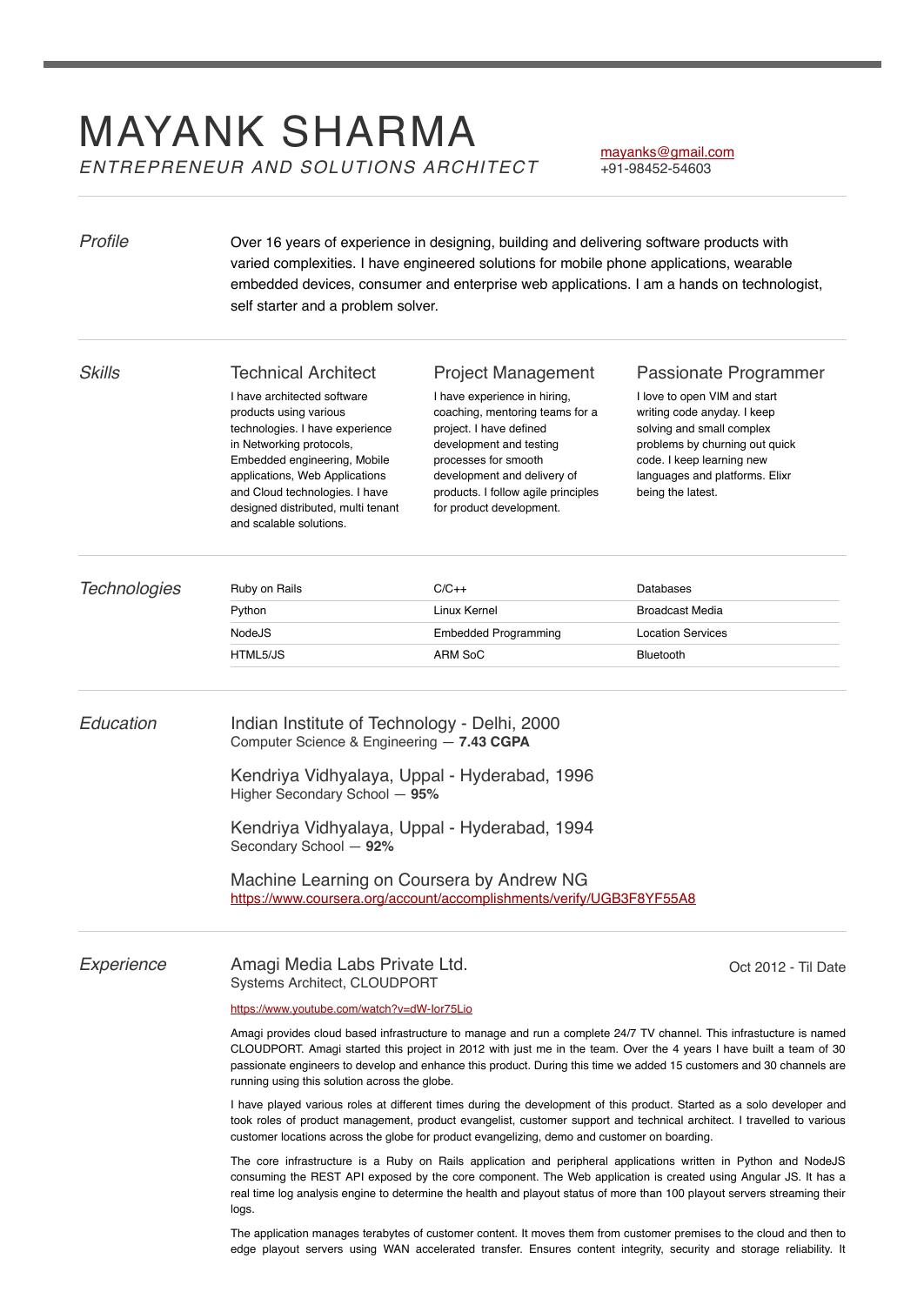dynamically uses spot instances to process the content in the cloud for Quality checks, proxy video creation etc..

The application allows customer to upload, edit or create a playout schedule from scratch. It monitors the playout of the edge servers as per the schedule and generates alerts on aberrations. Customer can see in real time on the dashboard the playout status from various edge locations.

#### ONZE Technologies Pvt. Ltd. Co-Founder and Director of Engineering

Oct 2010 - Sep 2012

ONZE's flagship product Latlong provides direction on SMS. It solves multiple challenges such as (a) providing directions which are India specific, (b) packaging it in just the right way for consuming on SMS and (c) Unambiguously determining user intent inspite of spelling mistakes.

I joined ONZE as a co-founder to head the engineering. My responsibilities were to take the Latlong platform forward, productize it and scale it for a much wider and multi-channel use cases.

- In its initial form Latlong was a C++ application daemon. Multiple such daemons were being run and incoming SMS requests were handled by a self designed queue and multiplexed to available daemon. I designed a **new architecture** using nginx, beanstalkd and Ruby on Rails as front-end and converting C++ daemon to a ruby native library.The new architecture drastically increased the service uptime and reduced the flakiness of the system. We also were able to reduce latency and run the same application on an affordable server.
- I designed a **SaaS solution for Latlong's business customer** using which they could track how end consumers are using our platform for locating their nearest stores. They could also use this platform as a Route Guide to their customers.
- I conceptualized and developed an offering called **Latlong 360** over the existing platform. This helped business customers to use our service not only on SMS, but also as a Website plugin (Online Store Locator), Facebook widget (Facebook Store Locator) and a branded mobile application for locating nearest store.
- I developed a location aware form called GeoForm, which uses HTML5 browser location or GeoIP to determine users location and reduce ambiguity in providing location in online lead generation forms.
- As part of marketing initiative, wrote and maintained company's blog, newsletters to customers and created a brief product pitch to customers by getting the design outsourced.
- Spearheaded ONZE's request to **TRAI (Indian Government)** in granting Latlong exemption from the draconian NCPR guidelines against unsolicited SMS. This required constant follow-up with the TRAI advisor and meeting the government officials in New Delhi 3 times in a span of 4 months.

#### Various Startups Solo Entrepreneur

Oct 2009 - Sep 2010

During this phase I experimented with a lot of Mobile based solutions which could enhance a consumer experience. Each one of these ideas was designed and developed on the lines of a Lean Startup. I single handedly developed the entire product. In some cases I also signed up businesses for a pilot. Met and demonstrated the product to a lot of Angel investors and VC's. For different reasons, mainly business wise, had to conclude these ventures to their logical end.

- **SmsTweet** Tweet your status by a single SMS to a non-premium mobile number. I created this application on Google App-engine and using Smsgupshup to host the virtual number. This was launched around the same time as Twitter announced its partnership with Airtel and brining in the same use case in India albeit on a short code and only for Airtel customers.
- **Mobile Classifieds** Publish your classifieds along with public information in newspaper as usual but with a unique code. Readers can download the classified along with some private information for example your mobile number, price etc.. by texting the unique code. This lets consumer track how many people are interested in their listing and can switch it off as and when the sale is made. Talked to Admag, DNA, Times Group as potential partner. Ran a pilot with Dainik Jagaran's hyper-local weekly called City Plus for 4 months.
- **mCoupons** A convenient way to carry any discount coupon or a gift voucher securely on your mobile phone. Redeem it partially or re-gift to someone else. Talked to Shopper's Stop for possible partnership.
- **mLoyalty** Replacing card based loyalty programs to a very simple, no nonsense and flexible mobile loyalty system. Convenient to both businesses as well as consumers. Talked to Metro and couple of multi store outlet for running a pilot.
- **Revu.in** Allows a business to let its customer share their experiences with a simple SMS. The SMS could directly update the users Twitter/Facebook status and help the business get a word of mouth buzz on social media. Piloted with Egg Factory, Oye Amritsar, Tibbs Frankie etc...

Zebu Consulting Pvt. Ltd. Partner and Lead Engineer

Apr 2009 - Sep 2009

Zebu was started on the lines of Small Giants where we would work on stuff that we enjoy the most. This marked my switch from Embedded Engineering to Consumer (web) applications.

We created Dog-Earz [http://dog-earz.com](http://dog-earz.com/) to create content rich newsletters in under 30 minutes. A single application where you could discover new content/news, Shape it the way you want to, Share it with your contact list and analyze what your audience is reading. This is when I learnt Ruby on Rails.

I used Twitter API, storing tweets with links and determining trending news around your circle of influence. Experimented with something called Twitter Rank on the same lines as Google Page Rank to establish the popularity of a Twitter User.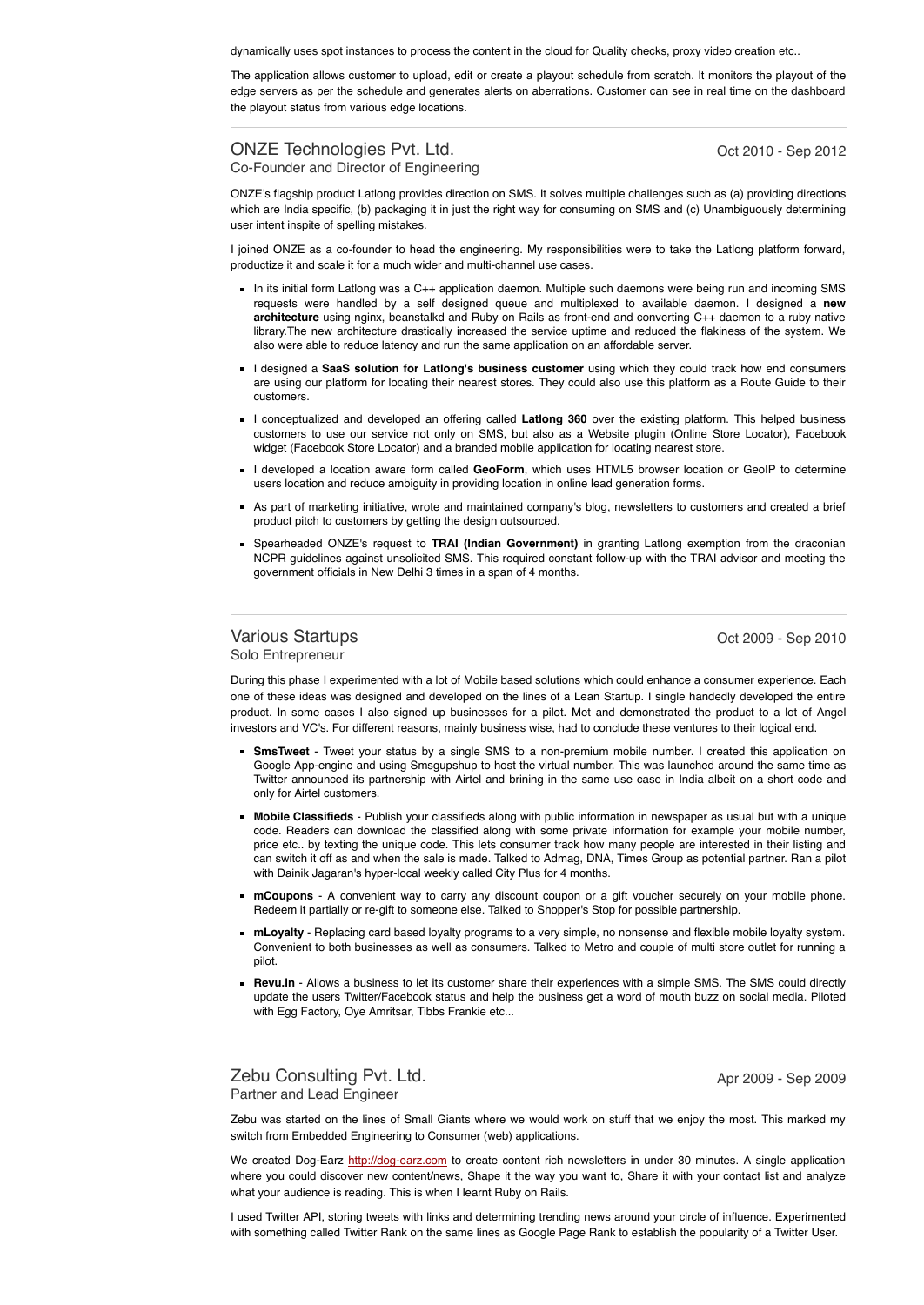#### SiRF Technologies Pvt. Ltd. Staff Engineer

SiRF acquired Impulsesoft in Dec 2005 to add Bluetooth to their portfolio. SiRF was a market leader in providing GPS chips and was developing a single chip solution for GPS and Bluetooth. I got an opportunity of writing low level Linux drivers, Optimizing core functionalities of the application by leveraging the underlying hardware and an opportunity to work with a team spread across geographies.

- Designed a ROM program for SiRF SoC which would help the processor boot in various hardware configurations. This program had to be 100% bug free as it could not be changed once the chip's were fabricated.
- Developed Linux BSP for ARM based SiRF SoC which would be used by customers to develop Navigation devices. This was a heterogeneous SoC with ARM9 as the main application processor and two ARM7 running GPS and Bluetooth stack on them.
- Developed a **Inter Processor Communication** (Not Unix IPC) for the application processor of the SoC to interact with the GPS and Bluetooth processors.
- Ported Gstreamer framework to SiRF SoC to utilise the on board ImgTech multimedia processor to decode audio and videos in real time. This enabled the usual Linux multimedia applications to run without any changes seamlessly without loading the main processor.
- Designed the low level framebuffer driver for SiRF SoC to seamlessly display content either from the main application processor, or the multimedia processor or the 3D graphics engine, along with translucency and over layering.
- **Participated in the Bluetooth SIG for spec'ing one of Bluetooth low power profiles.**

#### Impulsesoft Technologies Pvt. Ltd. Tech Lead

Sep 2002 - Dec 2005

My first brush with startup culture where I got to learn about programming and entrepreneurship the most. We ported Linux kernel on multiple embedded hardware that we designed (we called them Personal Access System). We ran our Bluetooth stack iBTStack on various devices with varying memory and CPU restrictions. We were market leader in providing an efficient Bluetooth stereo solution. Most of the early Bluetooth headset in the market were either designed by us, or were running our Bluetooth stack on them.

- Hacking Linux kernel and porting it to an ARM based device.
- Creating Board Support Package (BSP) for these new devices.
- Familiarity with Bluetooth Protocol and participating in spec'ing couple of profiles.
- Running complete Bluetooth stack on an embedded device with no OS.
- Designed a **Bluetooth Watch**, which gets paired to your mobile phone and alerts you on incoming call or SMS. This was a fully functional watch in the same form factor as a regular wrist watch.
- Developing rudimentary UI application on Linux as well as Windows mobile phone to display capabilities of iBTStack and Stereo application.
- Working with teams across geographies. Israel, Japan, Korea and Taiwan for example.
- Fixing bugs in a hybrid usecase. The craziest being a Windows mobile phone streaming compressed music to a Bluetooth stereo headset running at a clock frequency different from the other.

#### Mindtree Consulting Senior Software Engineer

Sep 2000 - Aug 2002

I started my career at Mindtree working on Voice over IP and Telecom protocols. GMCP and SIP were still in the RFC stage when we developed a Voice over IP application merging both these protocols. On 3G side, I worked on RRC layer for a client which later got acquired by Cisco.

- Implemented a VoIP client using both GMCP and SIP.
- **Learnt Java and Design Patterns by Group of Four.**
- Demonstrated ownership by developing an automated unit testing framework in Perl on which most of RRC commands could be tested in a jiffy.

- Achievements Scored 134 Rank in IIT JEE, 1996
	- Qualified for state level Physics Olympiad, 1996
	- Awarded best incoming fresher at Kumaon Hostel, IITD 1997
	- Awarded Spot Award in Mindtree for creating an innovative solution for testing and reducing many man-weeks to couple of hours, 2001
	- Featured in City & Citizen section of Times of India for "Helping you find your way through SMS", 2012